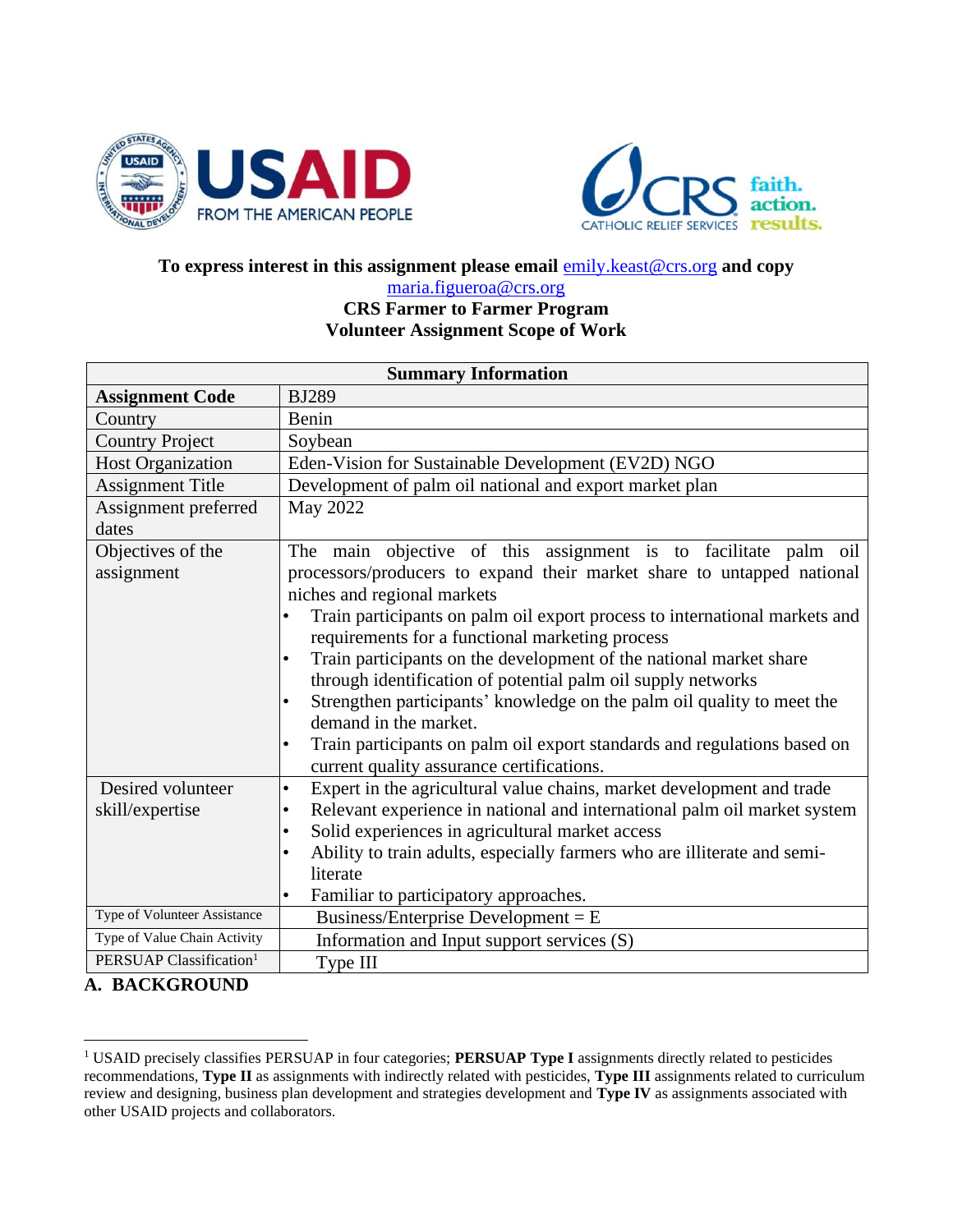The "Farmer-to-Farmer" (F2F) program is an American initiative that provides technical assistance from highly qualified volunteers to farmers, farmer groups (cooperatives and associations), agribusinesses, research institutes and other organizations in the agricultural sector in developing countries and countries in transition. The supports are usually provided by American volunteers but due to the COVID-19 pandemic, currently, the missions are carried out by pairs of volunteers; a volunteer recruited locally and an American volunteer. F2F project has been implemented in Benin since September 2018 by CRS, to support the cashew and soybean value chains. Both the soyabean and cashew country projects were approved by the USAID mission in Benin.

Eden Vision for Sustainable Development (EV2D) is a Non-Governmental Organization that works for the promotion of sustainable development and poverty alleviation in rural communities. EV2D's vision is to be an organization with technical strategies for strengthening the economic and technical knowledge of vulnerable socio-professional groups for agricultural development by 2030. The NGO's mission is to support the initiatives of young people and agricultural groups in the field of crop production and processing, while facilitating the professional development of the vulnerable people. They support farmers' groups in rural areas, and their focus crops include soybeans, pineapple, palm tree, and vegetable crops at both production and processing levels. As part of its activities to support the production sector, EV2D follows and works with farmers groups on improving targeted crops production systems and value chain, trains community facilitators and selected farmers' leaders on management skills and good agricultural practices, sensitizes agricultural groups on the challenges of climate change and mitigation measures.

Besides being a food and cooking oil that is used in the preparation of local dishes, palm oil has potential for export like cotton, cashew, soybeans which are also grown in the same area. The palm oil sector is also one of the sub-sectors identified by the government for revitalization. Indeed, red palm oil is an important elements in many African cuisines and is used in making cosmetics. The red palm oil production system remains rudimentary in the intervention areas. At the same time, the sale to international market by some processors represents the main and most important source of revenue of those producers and processors in the area. But it is clear that the palm oil produced meets very little to the needs (quantitative and qualitative) of external markets and not very competitive.

#### **B. ISSUE DESCRIPTION**

Palm oil processors and producers face several challenges such as: lack of information on potential external markets, some national market of palm oil that supply to industries, insufficient equipment, and the use of inadequate palm oil processing equipment. Indeed, processors are reluctant to invest in the development or use of better, more productive equipment due to their limited market and marketing opportunities to sell and thus produce more. While these difficulties are partially explained by the lack of knowledge of suitable processing materials and equipment as well as the difficult access to agricultural credit, the lack of knowledge on the external market opportunities and the needs and requirements of those market which all the processor wish to access, also explained the limited development of the palm oil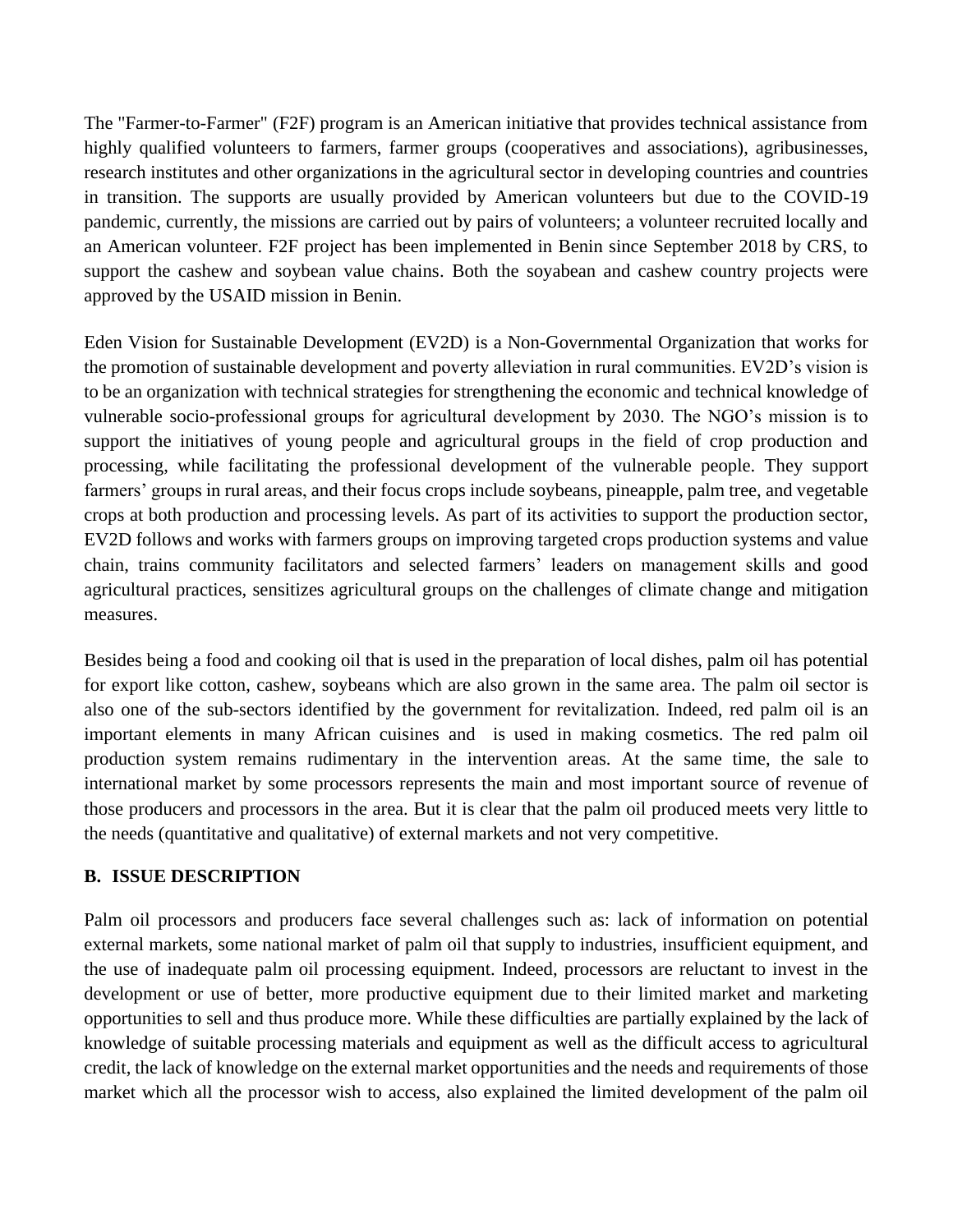processing units. The quality of palm oil marketed is lower than expected. Then, the palm oil produced doesn't meet the real needs and requirements of the wanted regional and international market which is the potential source of revenue to producers. So helping processors to realize the necessity to change their processing system based on the required international quality demand that they will know can contribute to system changing.

In order to meet this growing external need and provide a substantial income for producers, the need to train them on market development and the exportation process of palm oil to international market, through the standards and regulations that frame these markets, is a pressing need to be met for the benefit of producers. In addition, expertise in processing, according to quality certification Hazard Analysis Critical Control Point (HACCP), good manufacturing practices (GMPs) and good hygiene practices (GHPs) standards, will be done to participants. Knowing the requirement and having new market opportunities will help farmers increase their production and improve their processing chain.

## **C. OBJECTIVES OF THE ASSIGNMENT**

The main objective of this assignment is to help palm oil processors/producers to expand their market to untapped national niches and regional markets

Specifically, this assignment aims to:

- Train participants on palm oil exportation process to international market and their functioning system
- Train participants on the development of the national market share through identification of potential palm oil supply network.
- Strengthen participants' knowledge on the palm oil quality needs for sought in the markets and the recommended palm oil processing and conservation methods and techniques.
- Train participants on palm oil exportation standards and regulations based on current quality assurance certifications.

# **D. HOST CONTRIBUTION**

EV2D, the host organization will provide training hall and materials for this assignment. The host will also mobilize and support the commuting, lodging and feeding of the participants to the training sessions. But CRS will cover lodging and other related costs of the volunteer

# **E. ANTICIPATED RESULTS FROM THE ASSIGNMENT**

The expected results through this assignment are:

• This technical assistance will be useful for improving palm oil sales as well as increasing the market share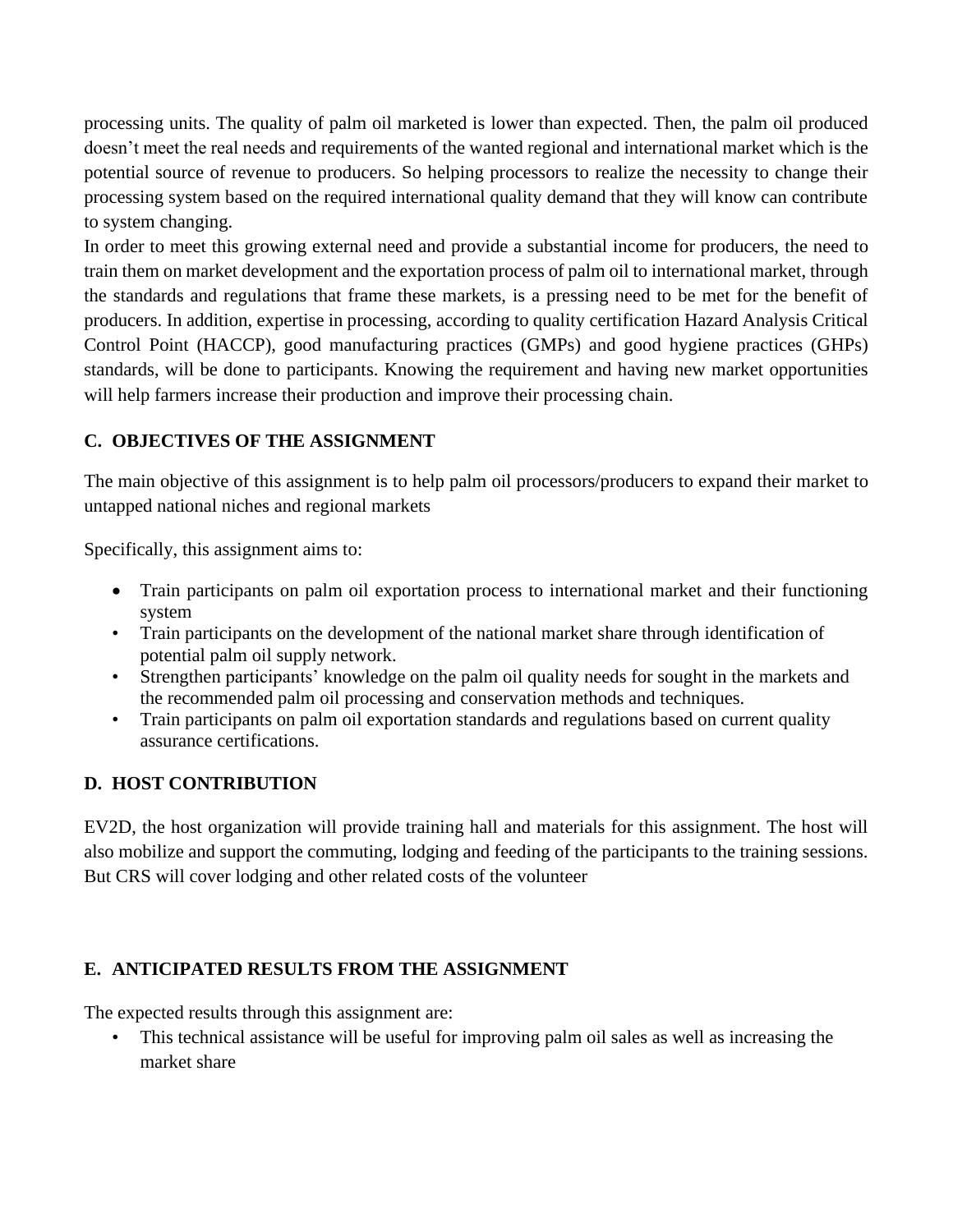- At least 60 palm oil processors will be trained and technically reinforced on palm oil sales and processing process.
- Palm oil producers/processors will have a better knowledge of recommended methods and techniques for palm oil processing and conservation.
- Experiences are locally transferred and adopted for better quality, productivity, incomes and livelihood.
- Palm oil producers will have better access to the regional and international markets and apply the necessary requirements

# **F. DELIVERABLES**

- Volunteer final trip report due BEFORE departure.
- Group presentation with local stakeholders at the end of the assignment in country.
- Volunteer outreach activities in the US and in country through social media, Journal, radio, TV
- Training materials and guide.
- Debriefing with USAID and F2F country staff.

# **G. SCHEDULE OF VOLUNTEER ACTIVITIES**

| <b>Days</b>   | <b>Activities</b>                                                                    |  |
|---------------|--------------------------------------------------------------------------------------|--|
| Day 1         | Volunteer's welcome and orientation at CRS office in Cotonou and                     |  |
|               | signing of administrative documents.                                                 |  |
|               | Introduction of the volunteer to the host organization                               |  |
|               | General orientation with the host, first-hand briefing on the main<br>٠              |  |
|               | objectives and modality of the assignment and adjustment of the agenda               |  |
|               | for the coming days (work planning session).                                         |  |
| Day 2         | Travel to Sakete and checking at the Hotel<br>٠                                      |  |
|               | Introduction of the volunteer to the participants<br>٠                               |  |
|               | Conduct a quick issue analysis and diagnosis with farmers to better<br>٠             |  |
|               | understand the real needs of participating before beginning the training.            |  |
| Day 3 to 7    | Complete assignment related activities with and for participants                     |  |
| Day 8         | Travel to Ifangni and checking at the Hotel<br>$\bullet$                             |  |
|               | Introduction of the volunteer to the participants<br>$\bullet$                       |  |
|               | Conduct a quick issue analysis and diagnosis with farmers to better<br>٠             |  |
|               | understand the real needs of participating before beginning the training.            |  |
| Day 9 to $13$ | Complete assignment related activities with and for participants<br>$\bullet$        |  |
| Day 14        | Prepare reports and recommendations for the host and participants.                   |  |
|               | Debriefing with CRS Benin F2F staff and host.<br>٠                                   |  |
|               | Submit volunteer reports, training attendance sheet, assignment report.<br>$\bullet$ |  |
|               | PPT presentation and any reference materials to CRS F2F team.                        |  |
| Day 15        | Volunteer's Travel back                                                              |  |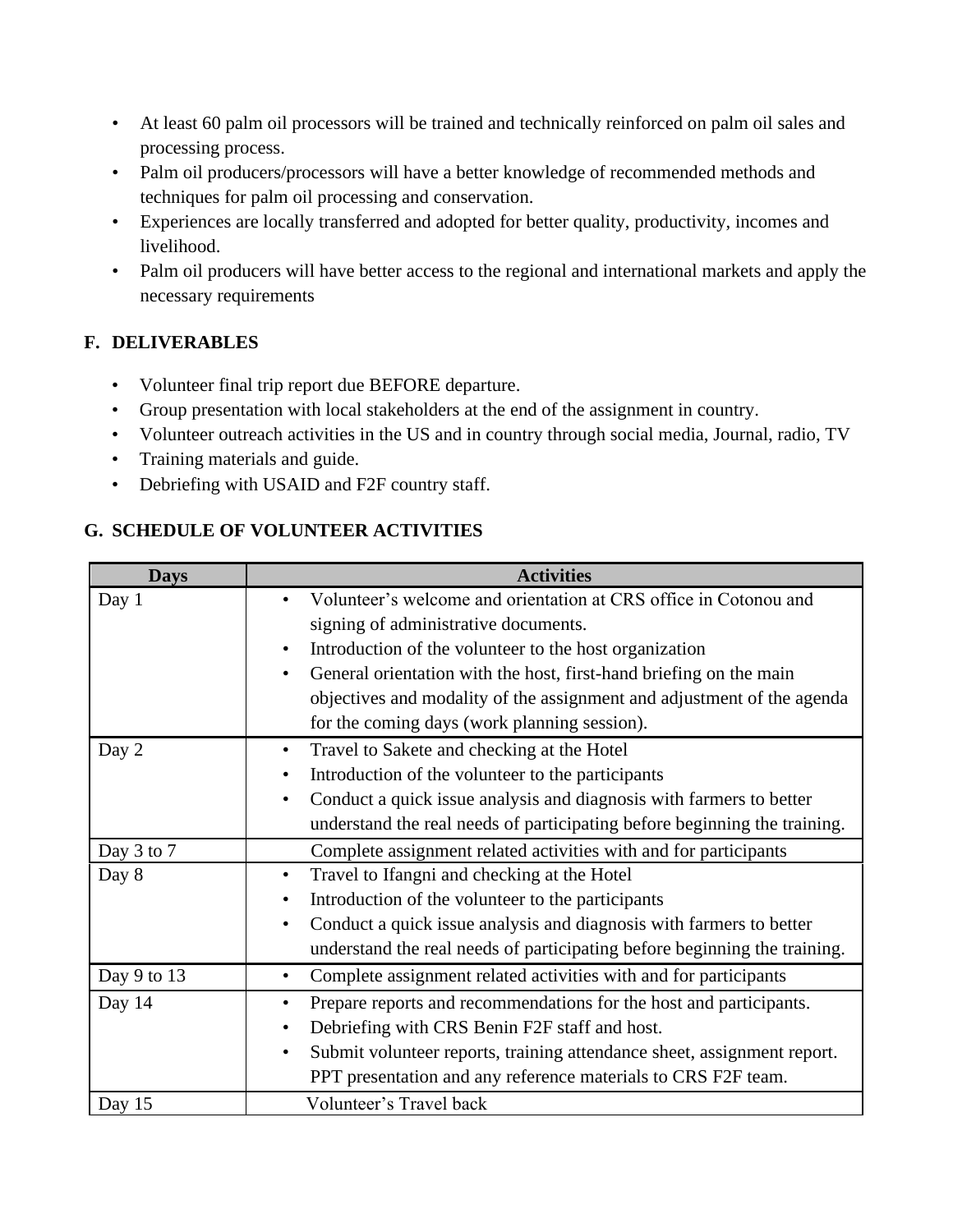## **H. DESIRABLE VOLUNTEERS SKILLS (**Professional and hands on experience on subject matter**)**

To complete this assignment, the volunteer should be/have:

- Expert in the agricultural value chains, market development and trade
- Relevant experience in national and international palm oil market system
- Solid experiences in agricultural market access
- Relevant experience in food processing technologies and quality management.
- Knowledge of palm nuts processing techniques and food quality assurance is highly desirable. Skilled to train adults, especially farmers with low education level familiar to participatory approaches.

## **I. ACCOMMODATION AND ANOTHER IN-COUNTRY LOGISTICS**

For this assignment the volunteer will be accommodated in Ifangni at "hotel ASSIKO". He/she will work in Sakete (located at 74 km from Cotonou) and Ifangni (located at 65 km from Cotonou) where the training sessions will be hold, EV2D will mobilize the participant to the training sessions and work closely with the volunteer for any need necessary for the success of the assignment.

## **J. RECOMMENDED ASSIGNMENT PREPARATIONS**

## ▪ **Targeted trainees' Description**

The participants in this training will be made up of about 30 farmers and processors (men and women and young people) in each commune. Most of the participants are not academically educated and cannot read French but speak mainly the local languages *Yoruba and Nagot*.

## ▪ **Training Materials**

The volunteer should prepare documents that can be printed at the CRS office in Benin prior to arrival. Flipcharts, markers, masking tapes can be obtained from CRS offices in case the volunteer wishes to do illustrations. If possible, for the mission, the volunteer can bring a laptop with them, but it is possible to get a spare on site. For PowerPoint presentations, Eden Vision or one of its partners can provide a video projector. The translation of handouts to the local language can be done in the locality of the assignment, if required.

## ▪ **Electricity, internet, cellphone signal, key security, health issues**

The volunteer will work in the commune of Ifangni and Sakete, where electricity supply, internet connectivity and cellphone signal are stable related. The hotels and the cooperative headquarter have stable access to electricity and internet connectivity even though the internet becomes very weak sometimes. The telephone signal of the MTN and MOOV networks is good. About security, even though the security level in Benin and in both communes, is high, the volunteer will be instructed about security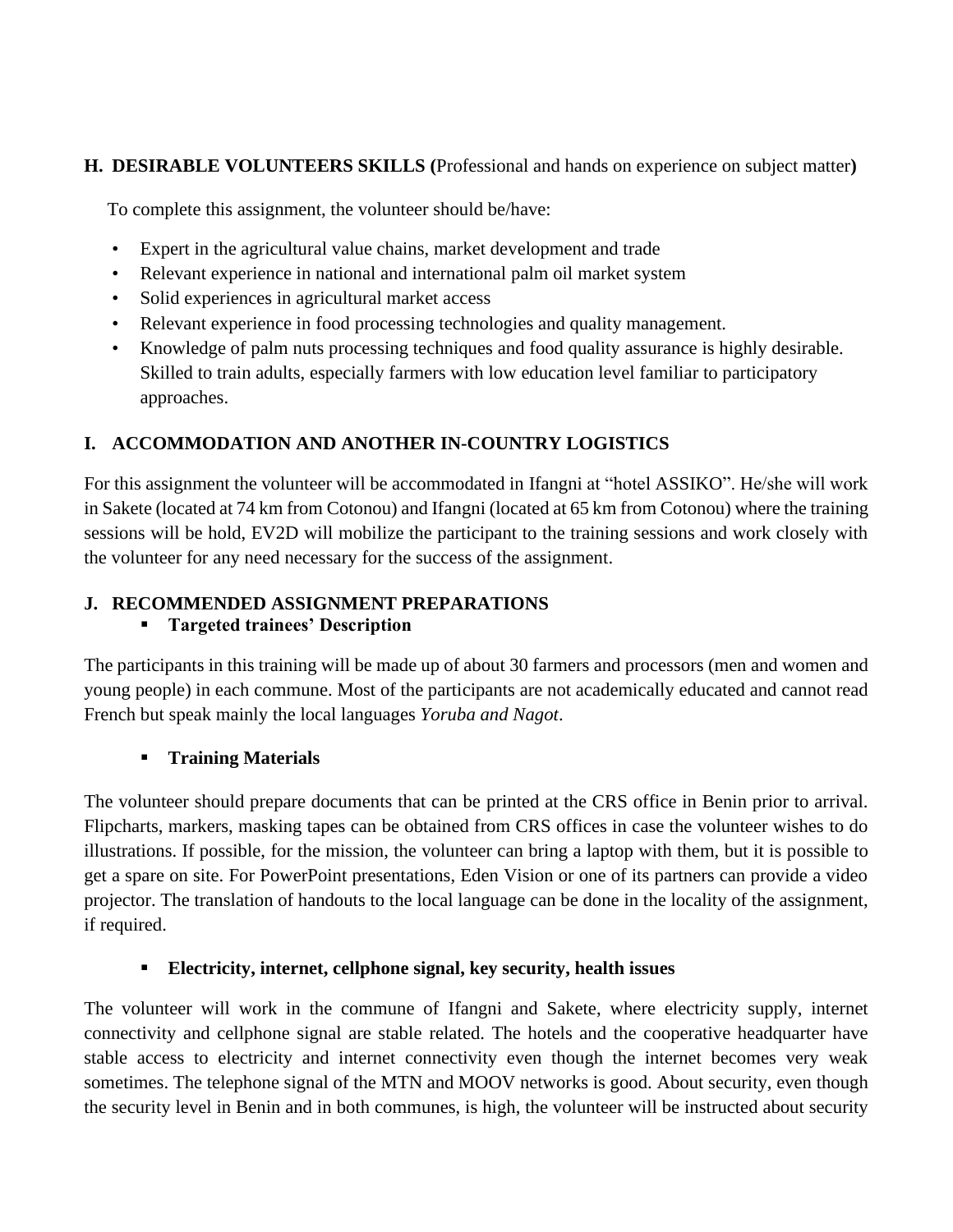measures and safeguard before going to the host organization. It is advised that volunteer take necessary precautions like coming along with their usual medicines, to prevent health issues.

#### ▪ **Working Environment and culture**

Ifangni and Sakete are rural commune of Benin located in the south of the country in the department of Plateau in an area very close to Nigeria Federal Republic. People of both communes are well involved in endogenous religion. It is an area where the endogenous ceremonies, like "Oro divinity", to worship the 'revenants' are vibrant and with many freedom restrictions mainly for women during the period of August. *Nagot or Yoruba* is the dominant local language. Other spoken languages can be recorded, and the people are Christians, Muslims, and Animists.

#### ▪ **Recommended Reading**

CRS strongly recommends that the volunteer familiarize themselves with this SOW, read the documents on: oil palm processing techniques; oil palm certification and exportation process; the various actors and stakeholders in the oil palm sector. The volunteer can read materials on the different topic in Benin, West Africa, Africa and somewhere else. Some materials may be fund in the **[CRS' F2F Digital Resource](https://f2flibrary.crs.org/Presto/home/home.aspx?_ga=2.141716784.32617302.1616765386-2022794543.1567520784)  [Library](https://f2flibrary.crs.org/Presto/home/home.aspx?_ga=2.141716784.32617302.1616765386-2022794543.1567520784)**.

#### **K. REMOTE/LOCAL VOLUNTEER ROLES AND RESPONSIBILITIES**

Both volunteers participate in a call to discuss objectives and collaboration approach at the start of the assignment. Collaboration platforms vary depending on the assignment and connectivity. The most frequently used platforms are MS Teams and WhatsApp. The volunteers are highly encouraged to visit **[CRS' F2F Digital Resource Library,](https://f2flibrary.crs.org/Presto/home/home.aspx?_ga=2.141716784.32617302.1616765386-2022794543.1567520784)** and search for resources that they could use or customize for training. Upon completion of your assignment, volunteers are requested to send any resources they would like to contribute to the library (whether created or found) to [farmertofarmer@crs.org](mailto:farmertofarmer@crs.org).

The local volunteer is responsible for assignment design, preparation, training, developing assignment reports, conducting action planning with hosts and outreach in country, and achieving the assignment objectives. The local volunteer works directly with the host with assistance/input from the US volunteer. Assignments usually last up to 2 weeks; Sometimes extending beyond two weeks due to pending follow up visits, emails etc. Local Volunteers are asked to track assignment hours per day, to stay under 112 hours (14 days x 8 hrs).

Virtual support from a paired US volunteer helps provide supplementary training resources, fill in the gaps for technical areas, and share creative ideas and solutions. Two specific responsibilities are to: (i) complete the outreach component of the assignment and (ii) support the in-country volunteer as needed. US Volunteers typically put in 4-8 hours per week, depending on the nature of the assignment and collaboration.